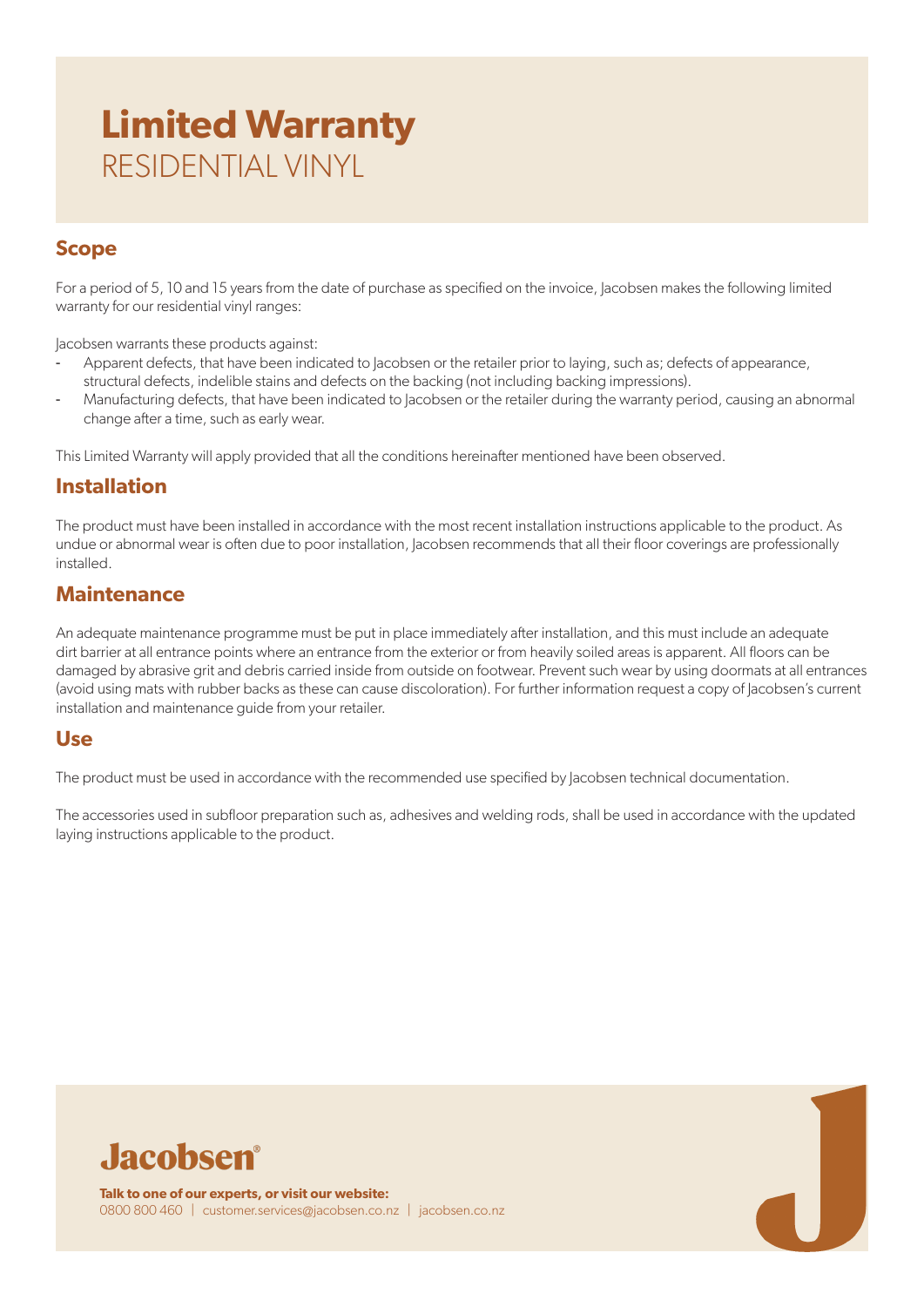# **Limited Warranty** RESIDENTIAL VINYL

## **Claims under Warranty**

Any defects should promptly be notified to Jacobsen or the retailer, in writing, in no more than 30 days after it is discovered. Jacobsen will replace any defective product, at no charge, if the product is proven to be defective prior to installation. If the defect or fault is discovered during installation, installation must be stopped immediately - otherwise, the Warranty shall not apply.

The client must allow a Jacobsen representative to examine the facts of the claim on site. If deemed necessary, Jacobsen reserves its right to require a sample to analyse in its laboratories. For any defect found on a product covered by the Jacobsen Warranty, provided the conditions have been met, compensation shall be granted.

The compensation covers the purchase price of the product, but excludes the; taking up cost, the installation dismantling cost (partitions, furniture etc.), the cost of laying and of material possibly used for laying (glue, skirting boards etc.). The compensation shall be digressive relative to the elapsed time of the Warranty period, considering the depreciation of the product:

### **For 15 years Warranty:**

 $≤ 2$  100%  $≤ 4$  80%  $≤ 6$  60%  $≤ 10 40%$  $≤ 15 20%$ 

### **For 10 years Warranty:**

| ≤ 2          | 100% |
|--------------|------|
| ≤4           | 75%  |
| ≤7           | 50%  |
| $\leq$ $ ()$ | 20%  |

### **For 5 years Warranty**

| ≤ 2           | 80%           |
|---------------|---------------|
| ≤З            | 60%           |
| ≤4            | 40%           |
| $\sim$ $\sim$ | $\cap$ $\cap$ |

 $≤ 5$  20%

#### **The Warranty does not apply to the following:**

1. Products sold as "Seconds", "Off goods" or "as is".

2. Defects caused by an improper installation, contravening the updated laying instructions specified by Jacobsen for the product.

3. Mishandled products or products subjected to a use other than domestic, or unsuitably stored.

4. This Warranty is null and void if the damage is caused as a result of a fire or accident including; aggressive chemical attack, explosion, pollution, flood, freezing conditions, lightning, carelessness, vandalism, lack of entrance barrier matting or damage during transport, storage, and handling before or during installation.



**Talk to one of our experts, or visit our website:** 0800 800 460 | customer.services@jacobsen.co.nz | jacobsen.co.nz